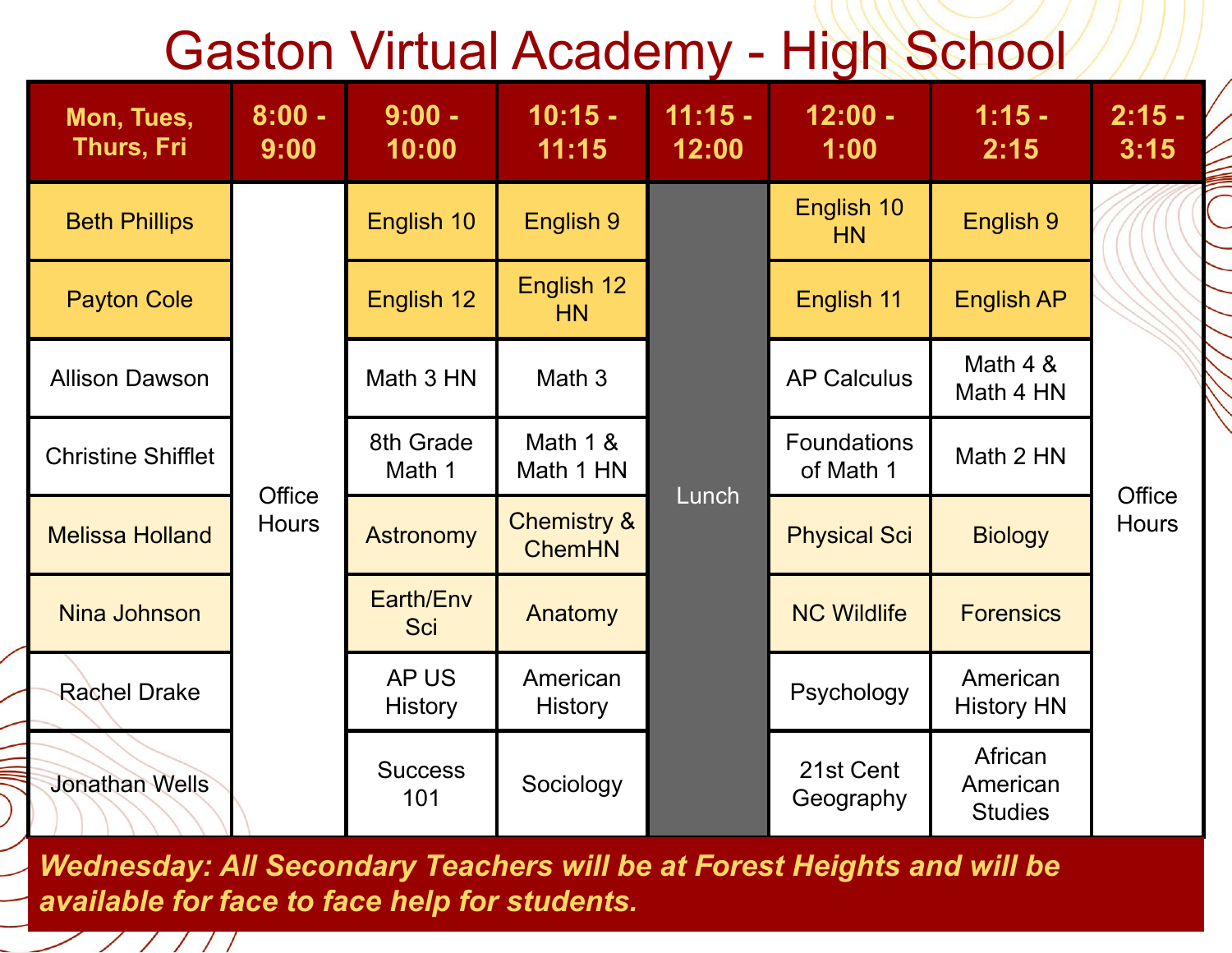## Gaston Virtual Academy - Middle School

| Mon,<br>Tues,<br>Thurs, Fri   | $8:00 -$<br>9:00                                               | $9:00 -$<br>10:00             | $10:15 -$<br>11:15            | $11:15 -$<br>12:00 | $12:00 -$<br>1:00   | $1:15 -$<br>2:15              | $2:15 -$<br>3:15      |
|-------------------------------|----------------------------------------------------------------|-------------------------------|-------------------------------|--------------------|---------------------|-------------------------------|-----------------------|
| <b>Jill Faille</b>            | <b>Office</b><br><b>Hours</b>                                  | ELA <sub>6</sub>              | ELA <sub>7</sub>              |                    | ELA <sub>8</sub>    | <b>Office</b><br><b>Hours</b> | <b>Small</b><br>Group |
| Rebecca<br>Sochaki            | <b>Office</b><br><b>Hours</b>                                  | <b>Office</b><br><b>Hours</b> | Math 6                        |                    | Math 7              | Math 8                        | Small<br>Group        |
| <b>Britnee</b><br><b>Reid</b> | <b>Office</b><br><b>Office</b><br><b>Hours</b><br><b>Hours</b> |                               | <b>Office</b><br><b>Hours</b> | Lunch              | Science 6           | Science 7                     | <b>Small</b><br>Group |
| Laura Kiser                   | <b>Office</b><br><b>Hours</b>                                  | Office hours                  | Social<br><b>Studies 8</b>    |                    | Social<br>Studies 6 | Social<br><b>Studies 7</b>    | Small<br>Group        |

*Wednesday: All Secondary Teachers will be at Forest Heights and will be available for face to face help for students.*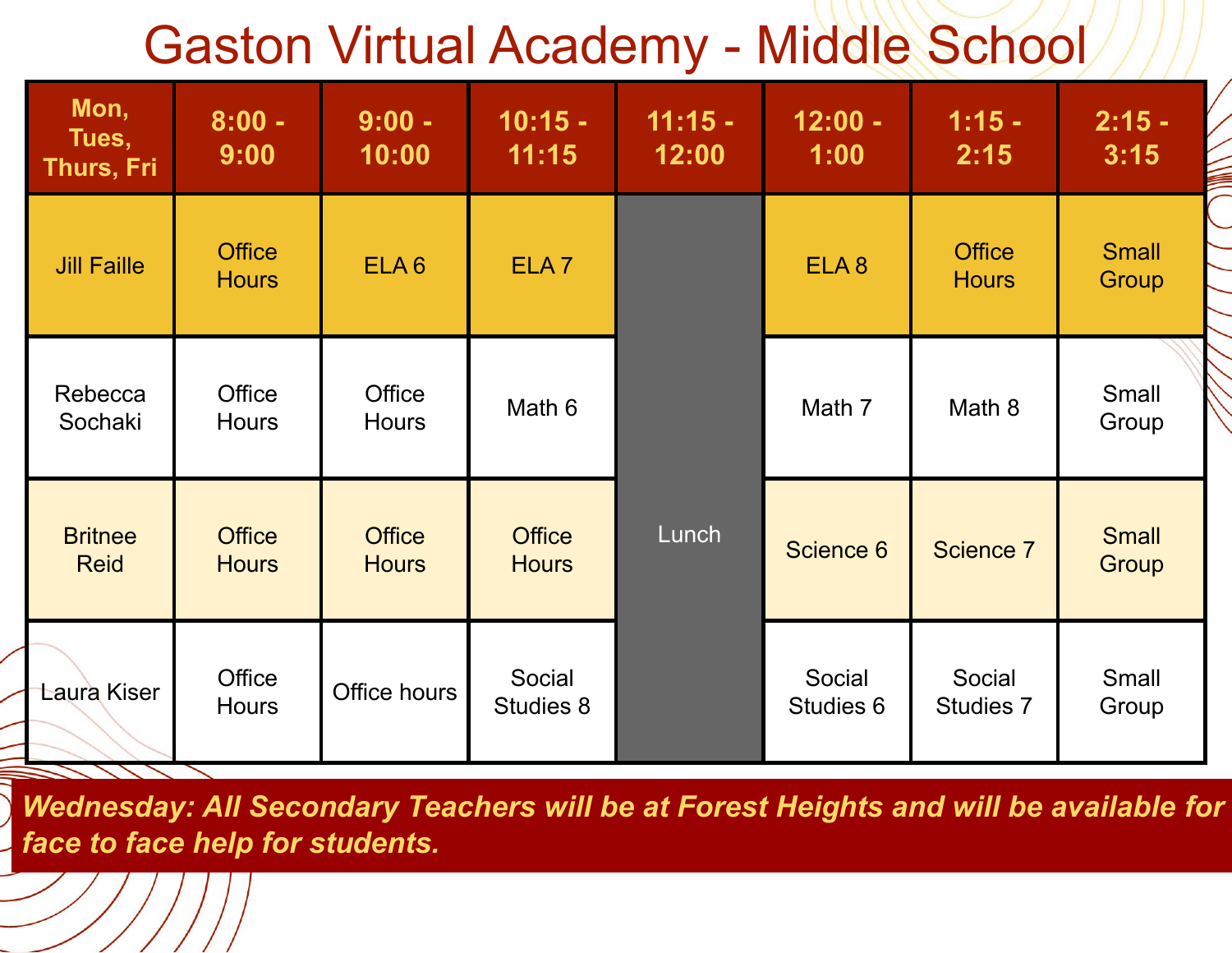## Gaston Virtual Academy -- Elementary K-2

| M                                                                             |                                                                                      | W                                                                   | <b>Th</b>                                                              | F |  |  |  |  |
|-------------------------------------------------------------------------------|--------------------------------------------------------------------------------------|---------------------------------------------------------------------|------------------------------------------------------------------------|---|--|--|--|--|
|                                                                               | <b>Independent Work</b><br><b>Individualized Online Learning/ Offline Activities</b> |                                                                     |                                                                        |   |  |  |  |  |
| <b>Teacher Conference by</b><br><b>Appointment</b>                            | <b>Teachers</b><br><b>Teacher Conference by Appointment</b><br><b>Unavailable</b>    |                                                                     |                                                                        |   |  |  |  |  |
|                                                                               | <b>Morning Meeting - Live Online</b>                                                 |                                                                     |                                                                        |   |  |  |  |  |
| <b>ELA</b><br><b>Live Online</b>                                              | <b>ELA Student</b><br><b>Learning Plan</b>                                           | <b>ELA</b><br><b>Live Online</b>                                    |                                                                        |   |  |  |  |  |
|                                                                               | <b>Instructional Videos/Small Groups/Independent Work</b>                            |                                                                     |                                                                        |   |  |  |  |  |
| <b>Math</b><br><b>Live Online</b>                                             | <b>Math Student</b><br><b>Learning Plan</b>                                          |                                                                     | <b>Math Student Learning Plan</b><br><b>Math</b><br><b>Live Online</b> |   |  |  |  |  |
|                                                                               | <b>Instructional Videos/Small Groups/Independent Work</b>                            |                                                                     |                                                                        |   |  |  |  |  |
| <b>Science/SS</b><br><b>Live Online</b>                                       | <b>Science/SS</b><br><b>Learning Plan</b>                                            |                                                                     | <b>Science/SS</b><br><b>Live Online</b>                                |   |  |  |  |  |
|                                                                               | <b>Instructional Video/Small Groups/Independent Work</b>                             |                                                                     |                                                                        |   |  |  |  |  |
|                                                                               | Lunch                                                                                |                                                                     |                                                                        |   |  |  |  |  |
| <b>Teacher Scheduled</b><br><b>Flexible Small Group</b><br><b>Instruction</b> | <b>Teachers</b>                                                                      | <b>Teacher Scheduled</b><br><b>Flexible Small Group Instruction</b> |                                                                        |   |  |  |  |  |
| Individual/Conferencing &<br><b>Interventions</b>                             | <b>Unavailable</b>                                                                   | <b>Individual Conferencing &amp; Interventions</b>                  |                                                                        |   |  |  |  |  |

 $\frac{1}{\sqrt{11}}$